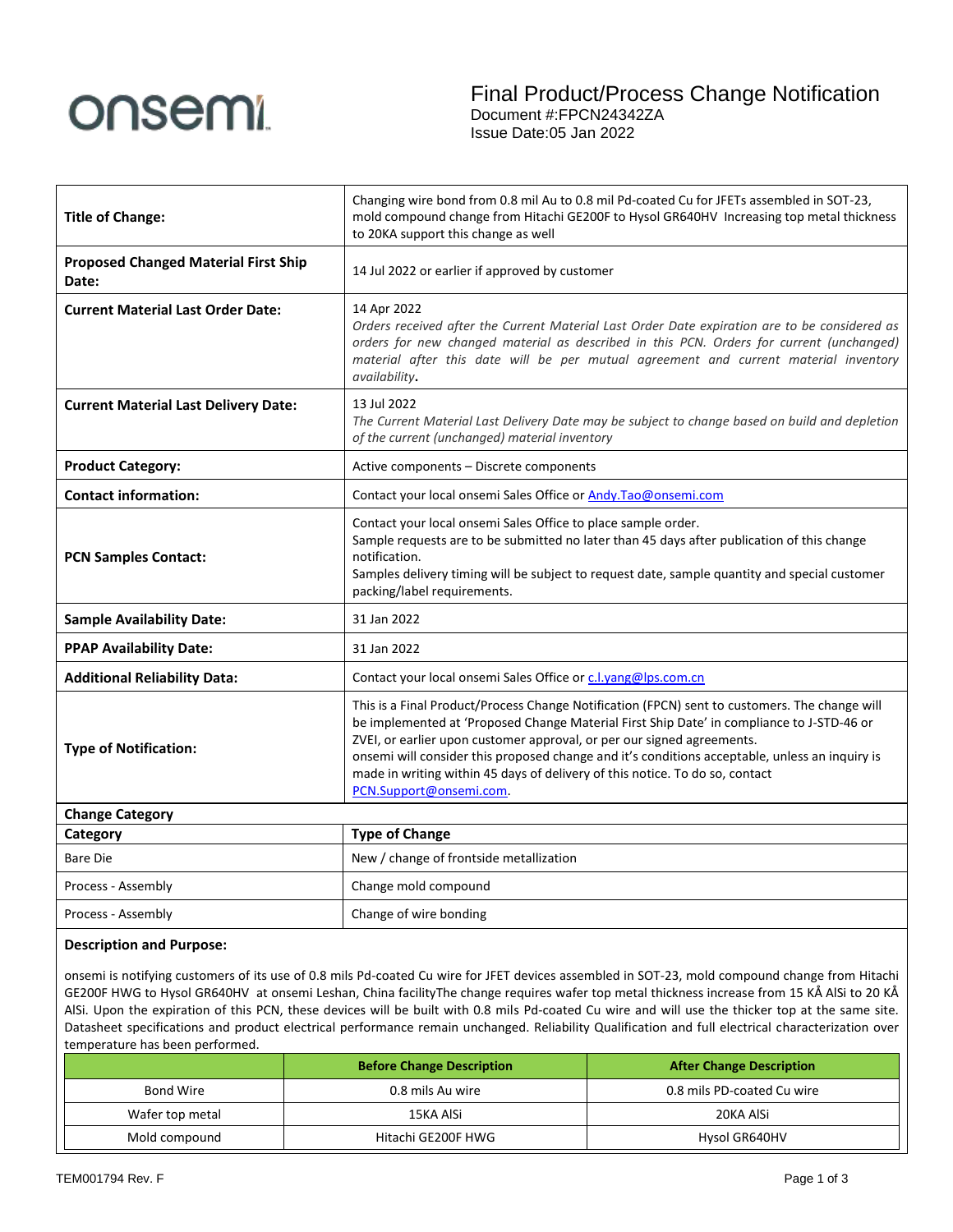# onsemi

|                                                                                                               | <b>Reason / Motivation for Change:</b>                                                             | Process/Materials Change                                                                                                                                                                                                                                                                                                          |                                                                                                                                                                                                                 |                                      |                 |                |
|---------------------------------------------------------------------------------------------------------------|----------------------------------------------------------------------------------------------------|-----------------------------------------------------------------------------------------------------------------------------------------------------------------------------------------------------------------------------------------------------------------------------------------------------------------------------------|-----------------------------------------------------------------------------------------------------------------------------------------------------------------------------------------------------------------|--------------------------------------|-----------------|----------------|
|                                                                                                               | Anticipated impact on fit, form,<br>function, reliability, product<br>safety or manufacturability: | The device has been qualified and validated based on the same Product Specification. The device has<br>successfully passed the qualification tests. Potential impacts can be identified, but due to testing<br>performed by onsemi in relation to the PCN, associated risks are verified and excluded.<br>No anticipated impacts. |                                                                                                                                                                                                                 |                                      |                 |                |
| <b>Sites Affected:</b>                                                                                        |                                                                                                    |                                                                                                                                                                                                                                                                                                                                   |                                                                                                                                                                                                                 |                                      |                 |                |
| onsemi Sites                                                                                                  |                                                                                                    |                                                                                                                                                                                                                                                                                                                                   |                                                                                                                                                                                                                 | <b>External Foundry/Subcon Sites</b> |                 |                |
| Leshan Phoenix Semiconductor, China                                                                           |                                                                                                    | None                                                                                                                                                                                                                                                                                                                              |                                                                                                                                                                                                                 |                                      |                 |                |
|                                                                                                               | onsemi Roznov, Czech Republic                                                                      |                                                                                                                                                                                                                                                                                                                                   |                                                                                                                                                                                                                 |                                      |                 |                |
| <b>Marking of Parts/ Traceability of</b><br>Change:<br>have a Finish Goods Date Code of WW24 2022 or greater. |                                                                                                    |                                                                                                                                                                                                                                                                                                                                   | At the expiration of this PCN devices will be assembled with 0.8 mils PD-coated Cu wire at onsemi<br>existing Leshan facility. Products assembled with 0.8 mils PD-coated Cu wire from the onsemi facility will |                                      |                 |                |
| <b>Reliability Data Summary:</b>                                                                              |                                                                                                    |                                                                                                                                                                                                                                                                                                                                   |                                                                                                                                                                                                                 |                                      |                 |                |
| RMS: 79236<br>PACKAGE: SOT23                                                                                  | QV DEVICE NAME: SMMBFJ177LT1G                                                                      |                                                                                                                                                                                                                                                                                                                                   |                                                                                                                                                                                                                 |                                      |                 |                |
| <b>Test</b>                                                                                                   | <b>Specification</b>                                                                               |                                                                                                                                                                                                                                                                                                                                   |                                                                                                                                                                                                                 | <b>Condition</b>                     | <b>Interval</b> | <b>Results</b> |
| <b>HTRB</b>                                                                                                   | JESD22-A108                                                                                        |                                                                                                                                                                                                                                                                                                                                   | Ta=150°C, 100% max rated V                                                                                                                                                                                      |                                      | 1008 hrs        | 0/231          |
| <b>HTGB</b>                                                                                                   | JESD22-A108                                                                                        |                                                                                                                                                                                                                                                                                                                                   |                                                                                                                                                                                                                 | Ta=150°C, 100% max rated Vgss        | 1008 hrs        | 0/231          |
| <b>HTSL</b>                                                                                                   | JESD22-A103                                                                                        |                                                                                                                                                                                                                                                                                                                                   | $Ta=150^{\circ}C$                                                                                                                                                                                               |                                      | 2016 hrs        | 0/231          |
| IOL                                                                                                           | MIL-STD-750<br>(M1037)<br>AEC-Q101                                                                 |                                                                                                                                                                                                                                                                                                                                   | Ta=+25°C, delta Tj=100°C<br>On/off = $2 \text{ min}$                                                                                                                                                            |                                      | 30K cyc         | 0/231          |
| ТC                                                                                                            | JESD22-A104                                                                                        | Ta= $-65^{\circ}$ C to $+150^{\circ}$ C                                                                                                                                                                                                                                                                                           |                                                                                                                                                                                                                 |                                      | 2000 сус        | 0/231          |
| <b>HAST</b>                                                                                                   |                                                                                                    | JESD22-A110                                                                                                                                                                                                                                                                                                                       |                                                                                                                                                                                                                 | 130°C, 85% RH, 18.8psig, bias        | 192 hrs         | 0/231          |
| uHAST                                                                                                         |                                                                                                    | JESD22-A118                                                                                                                                                                                                                                                                                                                       |                                                                                                                                                                                                                 | 130°C, 85% RH, 18.8psig, unbiased    | 96 hrs          | 0/231          |
| PC                                                                                                            | J-STD-020 JESD-A113                                                                                |                                                                                                                                                                                                                                                                                                                                   |                                                                                                                                                                                                                 | MSL 1 @ 260 °C                       |                 |                |
| <b>RSH</b>                                                                                                    | JESD22-B106                                                                                        |                                                                                                                                                                                                                                                                                                                                   |                                                                                                                                                                                                                 | Ta = 265C, 10 sec                    |                 | 0/30           |
| SD                                                                                                            | JSTD002                                                                                            |                                                                                                                                                                                                                                                                                                                                   |                                                                                                                                                                                                                 | $Ta = 245C, 5 sec$                   | $\sim$          | 0/30           |
| RMS: 79238<br><b>PACKAGE: SOT23</b><br><b>Test</b>                                                            | QV DEVICE NAME: SMMBF4393LT1G<br><b>Specification</b>                                              |                                                                                                                                                                                                                                                                                                                                   |                                                                                                                                                                                                                 | <b>Condition</b>                     | Interval        | <b>Results</b> |
| <b>HTRB</b>                                                                                                   | JESD22-A108                                                                                        |                                                                                                                                                                                                                                                                                                                                   | Ta=150°C, 100% max rated V                                                                                                                                                                                      |                                      | 1008 hrs        | 0/77           |
| <b>HTGB</b>                                                                                                   | JESD22-A108                                                                                        |                                                                                                                                                                                                                                                                                                                                   |                                                                                                                                                                                                                 | Ta=150°C, 100% max rated Vgss        | 1008 hrs        | 0/77           |
| <b>HTSL</b>                                                                                                   | JESD22-A103                                                                                        |                                                                                                                                                                                                                                                                                                                                   | $Ta=150^{\circ}C$                                                                                                                                                                                               |                                      | 2016 hrs        | 0/77           |
|                                                                                                               | MIL-STD-750                                                                                        |                                                                                                                                                                                                                                                                                                                                   |                                                                                                                                                                                                                 |                                      |                 |                |
| IOL                                                                                                           | (M1037)<br>AEC-Q101                                                                                |                                                                                                                                                                                                                                                                                                                                   | Ta=+25°C, delta Tj=100°C<br>On/off = $2 \text{ min}$                                                                                                                                                            |                                      | 30K cyc         | 0/77           |
| <b>TC</b>                                                                                                     | JESD22-A104                                                                                        |                                                                                                                                                                                                                                                                                                                                   | Ta=-65°C to +150°C                                                                                                                                                                                              |                                      | 2000 cyc        | 0/77           |
| <b>HAST</b>                                                                                                   | JESD22-A110                                                                                        |                                                                                                                                                                                                                                                                                                                                   | 130°C, 85% RH, 18.8psig, bias                                                                                                                                                                                   |                                      | 192 hrs         | 0/77           |
| uHAST                                                                                                         | JESD22-A118                                                                                        |                                                                                                                                                                                                                                                                                                                                   |                                                                                                                                                                                                                 | 130°C, 85% RH, 18.8psig, unbiased    | 96 hrs          | 0/77           |
| PC                                                                                                            | J-STD-020 JESD-A113                                                                                |                                                                                                                                                                                                                                                                                                                                   |                                                                                                                                                                                                                 | MSL 1 @ 260 °C                       |                 |                |
| <b>RSH</b>                                                                                                    | JESD22-B106                                                                                        |                                                                                                                                                                                                                                                                                                                                   |                                                                                                                                                                                                                 | Ta = 265C, 10 sec                    | $\blacksquare$  | 0/30           |
| SD                                                                                                            | JSTD002                                                                                            |                                                                                                                                                                                                                                                                                                                                   |                                                                                                                                                                                                                 | $Ta = 245C, 5 sec$                   |                 | 0/10           |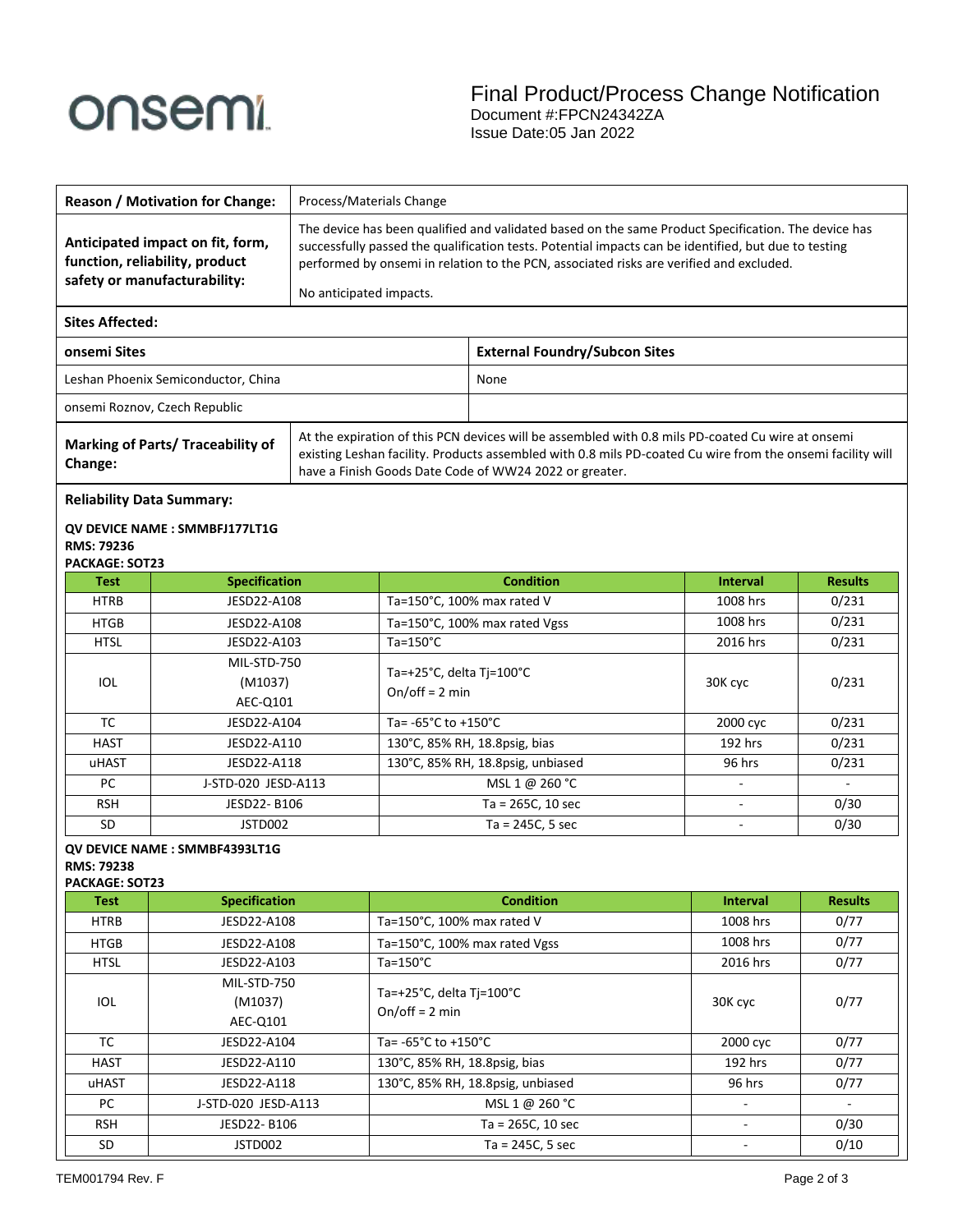# onsemi

Final Product/Process Change Notification Document #:FPCN24342ZA Issue Date:05 Jan 2022

### **NOTE: AEC 1 Pager are attached.**

*To view attachments:* 

- *1. Download pdf copy of the PCN to your computer*
- *2. Open the downloaded pdf copy of the PCN*
- *3. Click on the paper clip icon available on the menu provided in the left/bottom portion of the screen to reveal the Attachment field*
- *4. Then click on the attached file.*

#### **Electrical Characteristics Summary:**

Full characterization and ESD performance meet datasheet specification. Detail of electrical characterization result is available upon request.

Electrical characteristics are not impacted.

### **List of Affected Parts:**

*Note: Only the standard (off the shelf) part numbers are listed in the parts list. Any custom parts affected by this PCN are shown in the customer specific PCN addendum in the PCN email notification, or on the [PCN Customized Portal.](https://www.onsemi.com/PowerSolutions/pcn.do)*

| <b>Current Part Number</b> | <b>New Part Number</b> | <b>Qualification Vehicle</b> |  |
|----------------------------|------------------------|------------------------------|--|
| SMMBFJ310LT3G              | N/A                    | SMMBF4393LT1G                |  |
| SMMBFJ310LT1G              | N/A                    | SMMBF4393LT1G                |  |